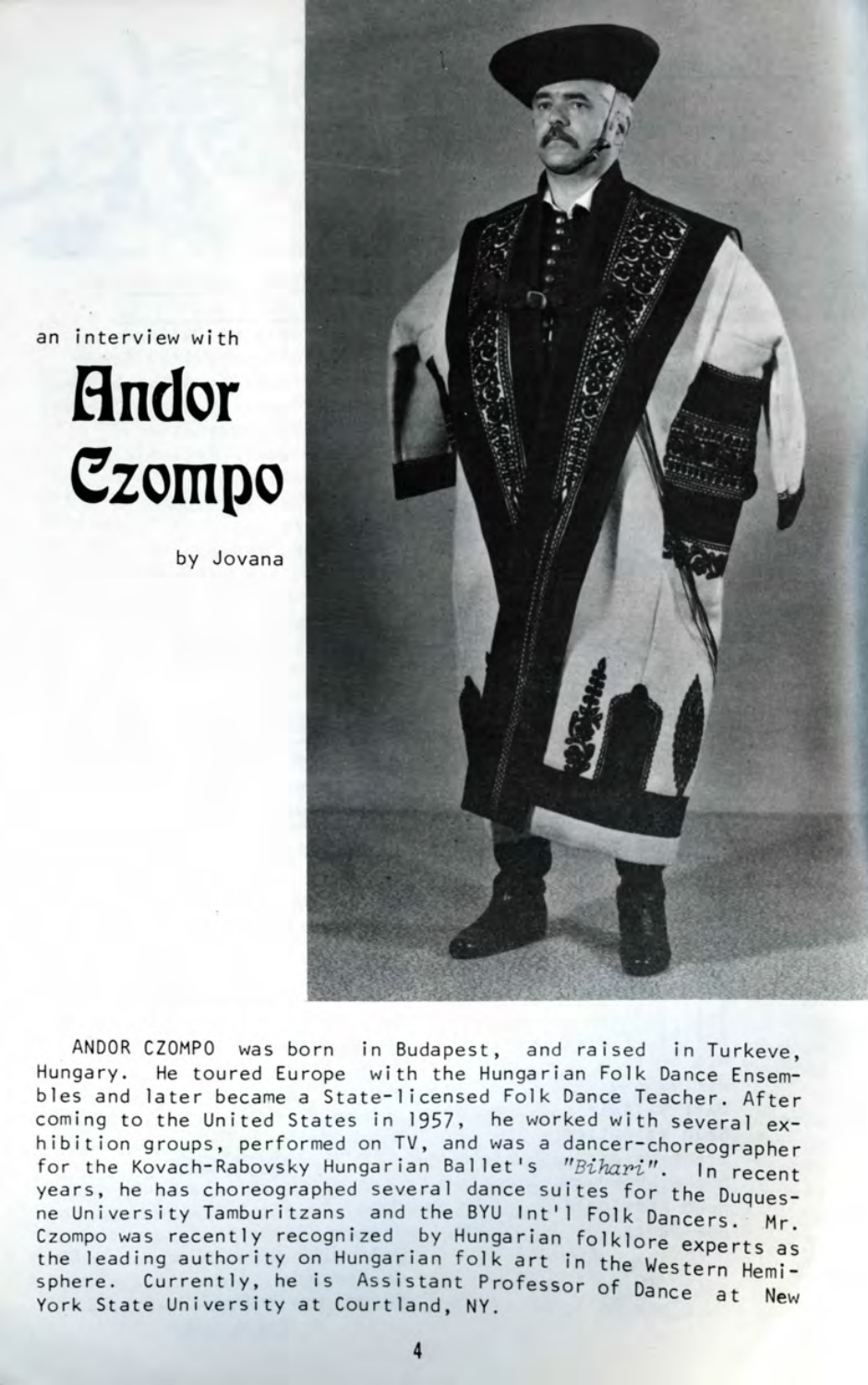WHAT IS THE BEST WAY FOR AMERICAN DANCERS TO ACQUIRE THE HUNGAR-IAN STYLE?

I feel American folk dancers generally over-emphasize the importance of style. Not just over-emphasize it, but somehow try to separate it, like an addition to the dance. Style is something which produces itself when the dance is done well technically. American folk dancers are in an extremely difficult situation. Let's compare an American dancer to a native dancer. A native dancer usually dances relatively few dances or very few types of dances. These he dances practically his whole life; he's not influenced with anything else. But an American folkdancer tries to do 68 different nationality dances. Mixing of the different types of execution is quite obvious.

I would like to make a parallel between "dance language" and "spoken language". When someone learns a foreign language, regardless of how well he learns it, he always has some kind of accent. And it's the same thing when someone learns Hungarian dance. Regardless how well technically he does it, he always retains some foreign accent dancing. So to over-emphasize style, I think we destroy a great deal of the enjoyment of the dance.

IS IT MORE IMPORTANT TO ENJOY A DANCE OR TO DO IT CORRECTLY?

If a dance is not enjoyable when it's done correctly, that dance shouldn't be danced. You cannot separate the two. If you do a dance correctly, and it is not enjoyable for you, there's nothing wrong with the dance; there's nothing wrong with you. It just happens that the two things don't get together. Folk dancers should be a little bit more selective in their dances. They don't have to do every dance.

WHAT ARE THE OPPORTUNITIES FOR AMERICANS TO DANCE IN HUNGARY? Very little, to tell you the truth. Very few (Hungarians) know anything about international folk dancing. People still dance the csardas occasionally in close family gatherings. To participate, you more or less have to be a member of that family, or have very, very close connections. And the dance style is imrovisative, within a certain framework. They mix the figures, ow many times they repeat, and so forth. It is extremely difficult to get into this kind of dance.

ARE DANCES DONE IN THE SAME WAY IN HUNGARY 6 THE UNITED STATES? Definitely not. We have to more or less 'translate' the Hungarian dances for American use. We have to condense them, arrange them or fit them to the available music, and that gives very little possibility to improvise. Generally speaking, American folk dancers don't know how to improvise, because that takes much longer work and being exposed to certain types of dancing. American folk dancers just don't have that kind of time. I tried it once to teach two or three simple figures for csardas music. After everyone learned it pretty well, I told them I put on the music now, and each couple decides how many times they will do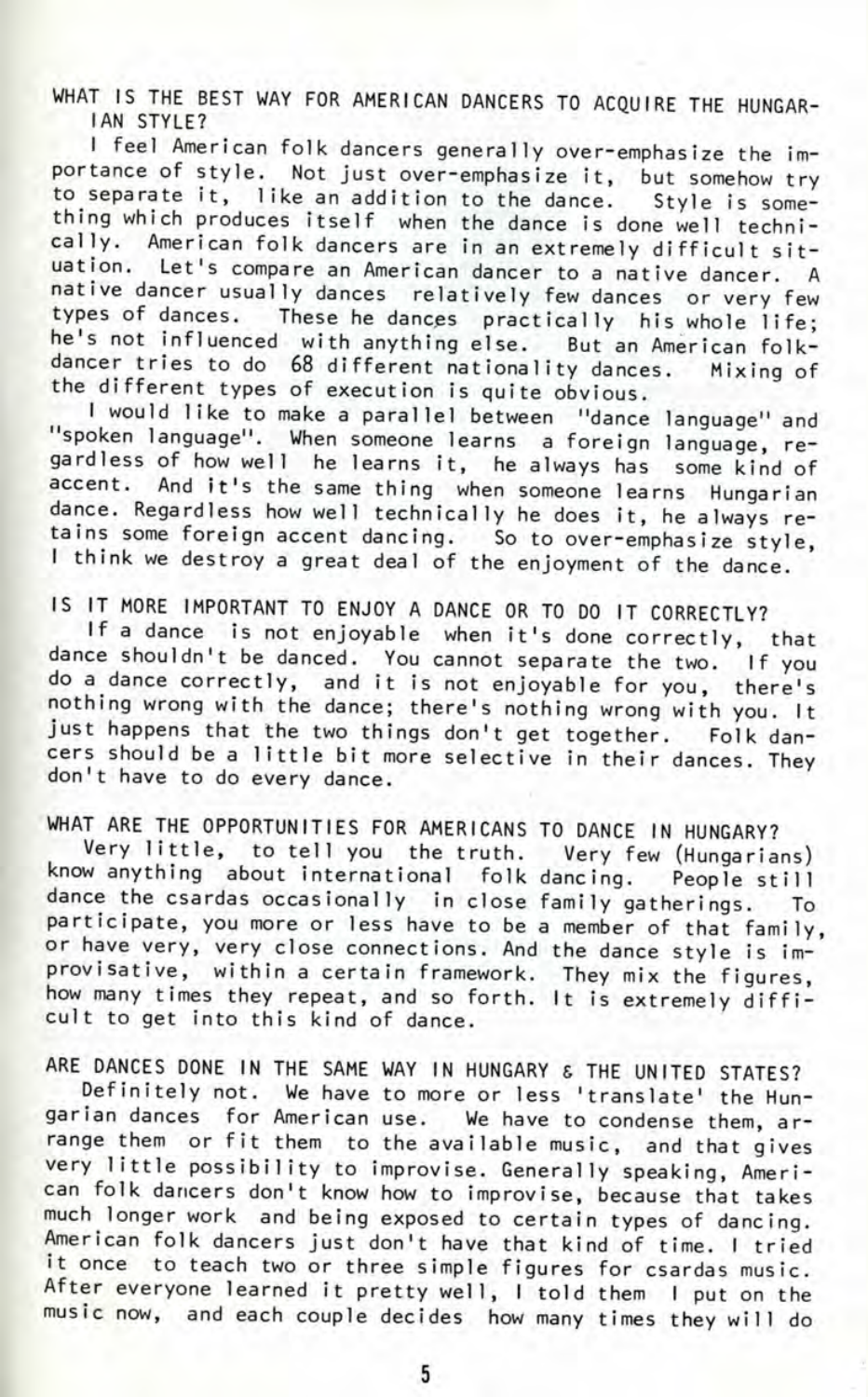each step. It was the worst mess I've seen in my life! And eventually nobody liked it. I understand why. That takes time, until they can freely improvise with a couple basic steps, like you usually do with a tango or foxtrot.

## WHAT ARE THE POSSIBILITIES FOR TRAVEL IN HUNGARY?

It is quite easy. If you have a valid passport and visa, you can travel in Hungary freely. If you change places for more than 2k hours, you have to report that to the police, but this is not because you are a foreigner; the Hungarians have to do the same thing. If you stay in hotels, the clerk takes care of this. You can travel by car, and public transportation is quite good, so it's no problem in that respect. But I wouldn't advise, if you don't speak Hungarian, to spend too much time, except if you are  $\alpha$ ry adventurous, away from the cities. Even in the cities, although people try to be very helpful, you hardly can get around.

Your best bet is to stay with organized group travel. The whole system is based on that. They cater to larger groups. And if you are interested in folklore, they have special folklore tours, especially in the summertime. They take you out to the villages where you can see village musicians and organized folk dance groups. No change to join in. I have to be honest about this; there is very little possibility to go and do a csardas.

## DOES HUNGARY ENCOURAGE NATIONALISM THROUGH DANCING?

Does Hungary try to encourage nationalism when they speak Hungarian? It's their own. I don't think it's nationalistic for them or anyone to do their own dancing.

However, at one point I have the feeling this was done, not necessarily consciously, and not by the authorities, but from the young people. After the Second World War, when in 1948 the government accepted Communism, and later became Socialist, they introduced a great deal of Soviet culture and dancing. Authorities encouraged organized folk dancing groups in schools to learn Russian dances. This encouraged people to dance, but in the meantime, the young people discovered Hungarian folk dancing, wen if it wasn't done in their own village any more. It was ind of a national backlash of the whole movement, and Hungary became aware of the richness of her own tradition. At that time dancing expressed a certain nationalism, but I think this is passed. When they dance, Hungarians don't try to sell nationalistic ideas about it.

## DOES HUNGARY HAVE A DANCE INSTITUTE?

Yes, one way or the other. After World War II, they organized the Hungarian State Folk Institute, which had several departments: dance, music, folklore, embroidery, and so forth. This was rearranged, and now the Hungarian Academy of Science' a folk music and dance research group, very advanced and one of the best in Europe, concentrates on research and preservation of the fantastic amount of material which is found. The Insti-